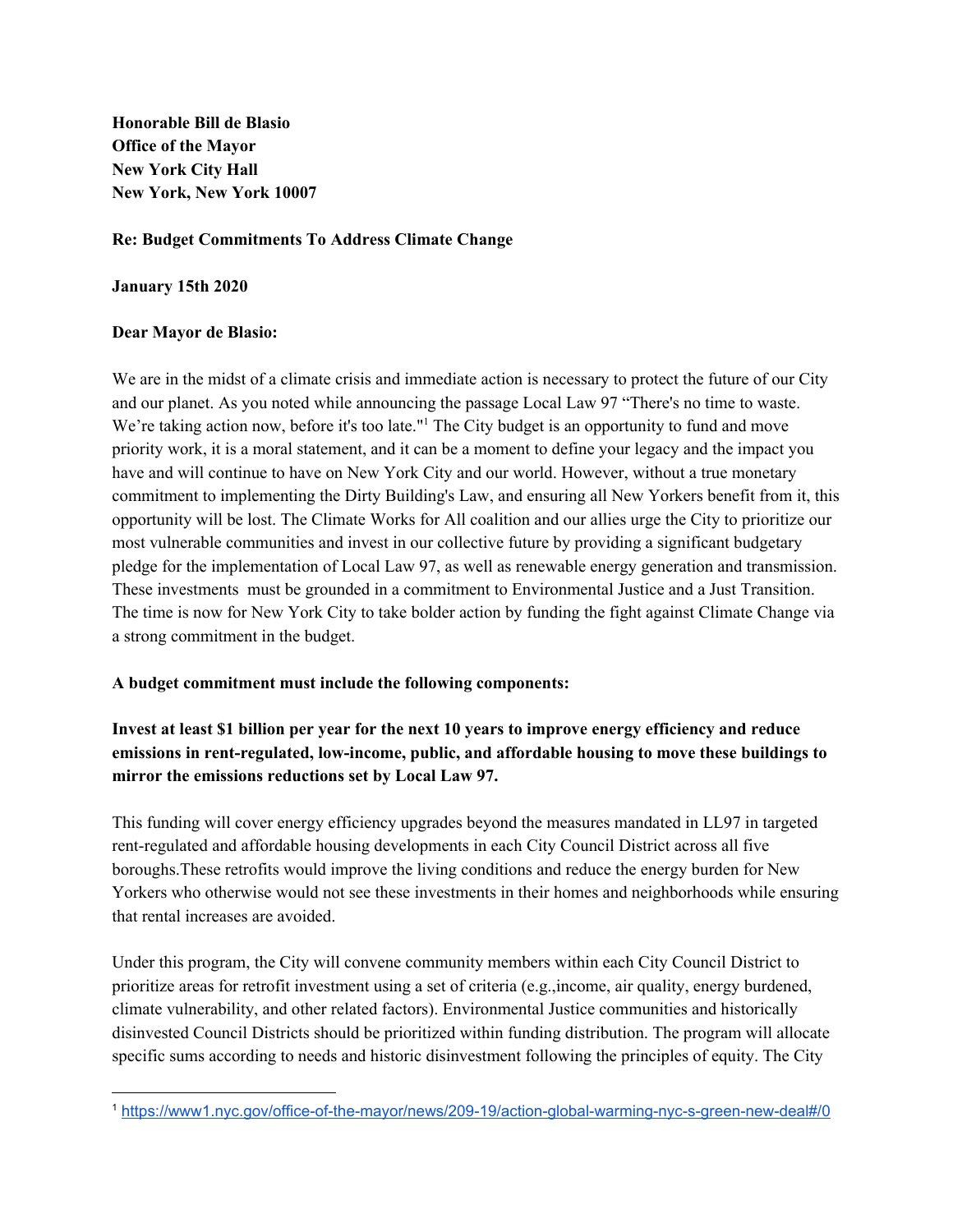should work with existing models of pre-apprenticeship and job training programs for community members to be brought into the economic development generated through the retrofit projects. The program must also create 100% quality, union jobs with high labor standards attached in the energy efficiency sector each year.

## **Create a \$3 billion "green" bond program to rapidly create and expand local renewable energy generation and transmission projects in New York City.**

The funds generated through this city bond program will be directed toward the development of city and community projects that can generate at least 1,000MW of clean, renewable energy within the next 5 years in Zone J. The funds will also go towards transforming and expanding New York City's dilapidated and inefficient energy grid and facilitate the retirement of our dirtiest power sources.

Further discussion about the implementation of both of these items (funding for energy efficient upgrades in buildings exempted from Local Law 97 and the "green" bond) is needed and Climate Works for All is prepared to work closely with the City to move all of this forward.

**The Climate Works for All coalition requests additional funding be allocated to various City agencies tasked with executing the implementation of LL97 in order to ensure these agencies are sufficiently staffed by city employees for oversight and enforcement and have the resources needed to carry out the mandate.**

Each of these investments will allow New York City to take critical, timely action to fight climate change, meet our City's emissions reductions goals, and create thousands of good quality union jobs in our communities. **We ask that you make a public commitment to these financial investments and to partnering with the Climate Works for All coalition in the development of these investments in your upcoming budget address on January 17th.** We look forward to future discussions with your office surrounding these requests.

Sincerely,

## **The Climate Works for All coalition and Allies**

350 NYC Action Corps NYC ALIGN- The Alliance for a Greater New York Bronx Climate Justice North District Council 9 NY IUPAT